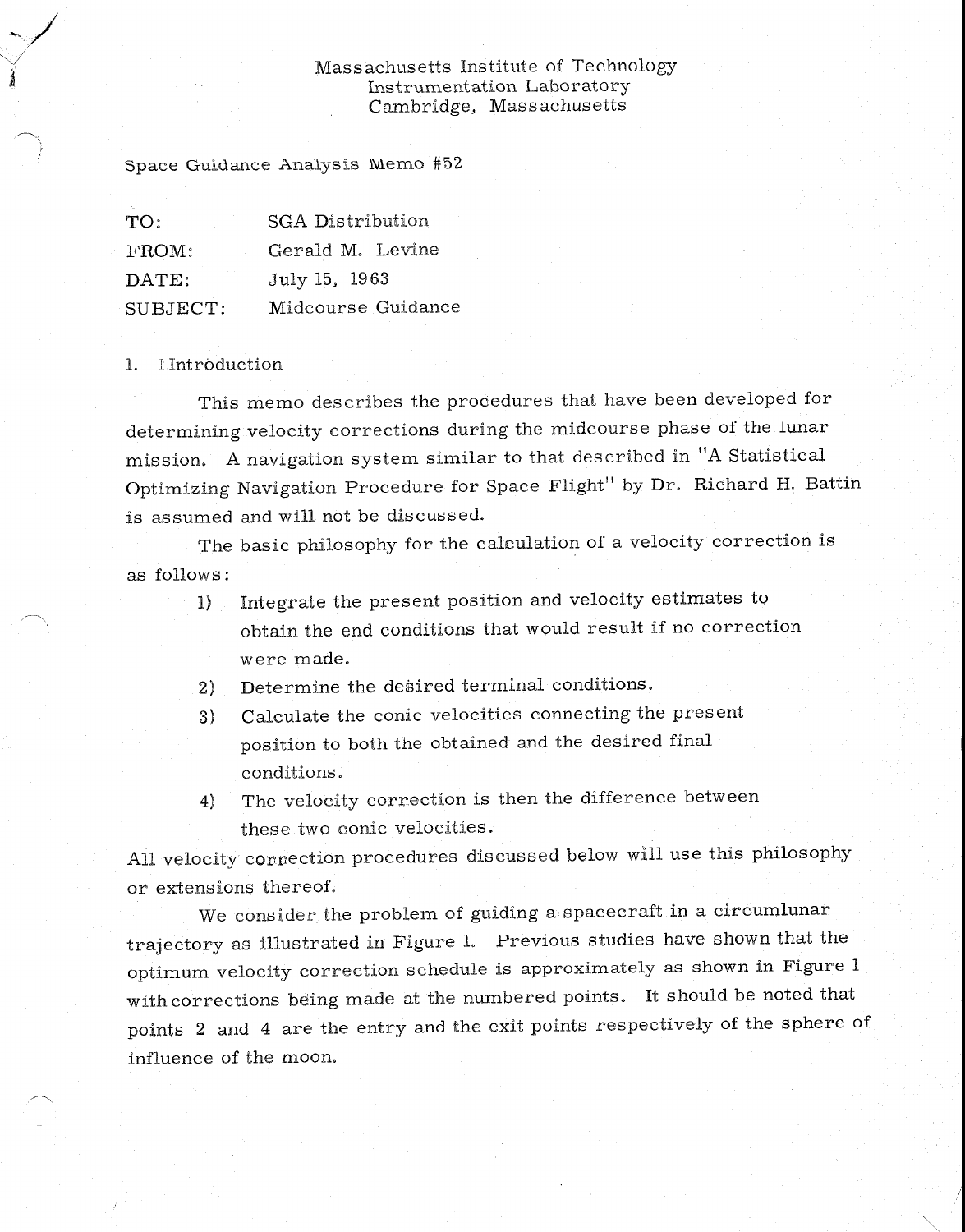

# 2. Types of Velocity Corrections

A velocity correction procedure is specified by the desired terminal 'conditions. The three different types of corrections which will be considered are as follows:

- 1) Position Guidance: The desired terminal conditions are a position vector at a time. This type of velocity correction is not recommended for use near a planet because of the resulting large velocity corrections and large velocity deviations upon arrival at the target.
- Perilune Guidance: The desired terminal conditions are  $2)$ a perilune distance (not a vector) and a fixed inertial plane. The time of arrival at perilune is not constrained. Theoretically, the desired plane should not be fixed,but should rotate with the moon. However, the change in time of arrival at perilune combined with the moon's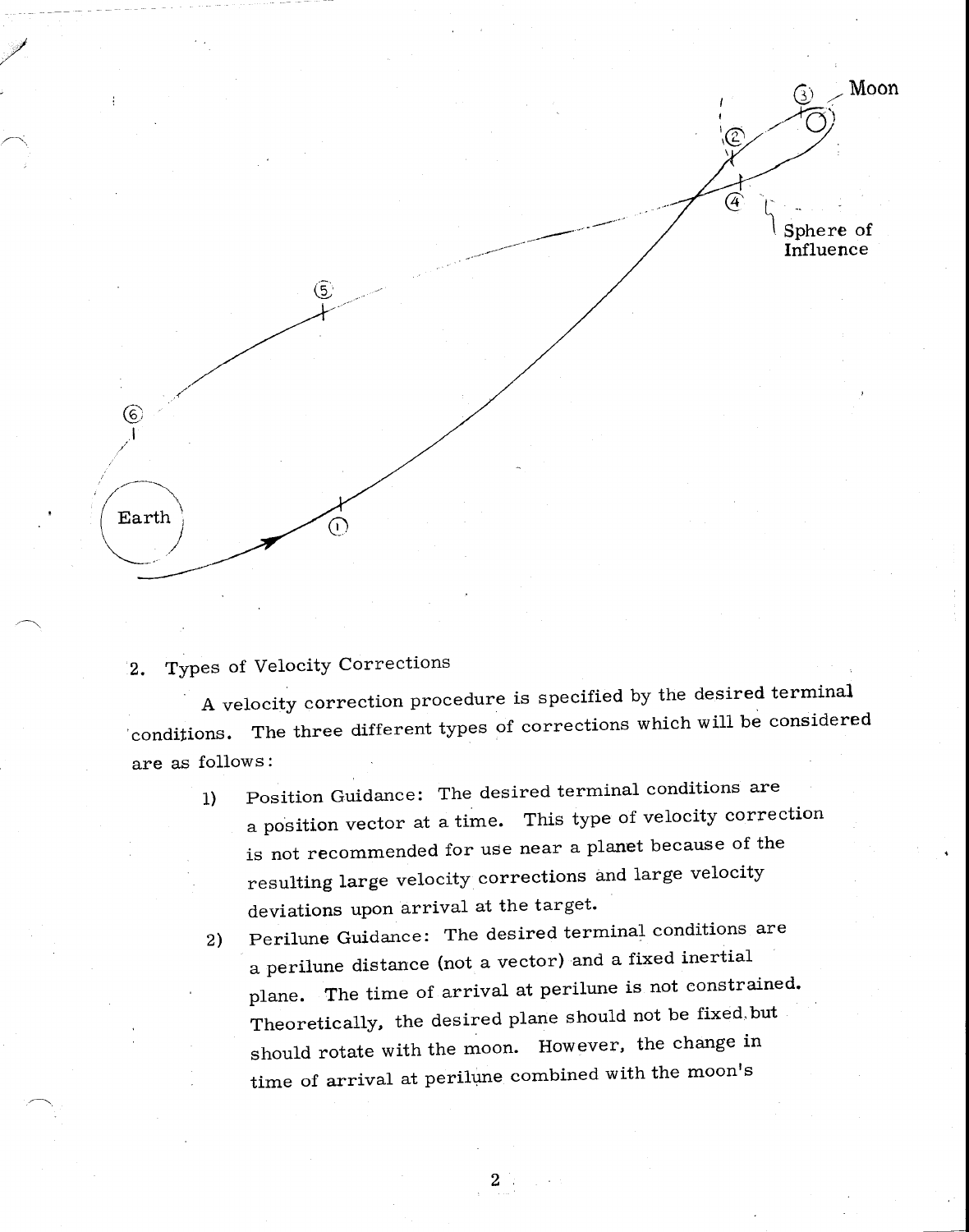rotation leads to deviations that are smaller than the uncertainties. Hence, it is sufficient to aim for a fixed plane when approaching perilune.

3) Perigee Guidance: The desired terminal conditions are a perigee distance and a landing site fixed to the earth:. This type of velocity correction is an extension of perilune guidance with the plane determined so that the spacecraft will rendezvous with the landing site.

These three types of corrections are discussed in detail in the remainder of this memo.

#### 3. Position Guidance

記忆

To calculate the velocity connection apply the following steps:

- 1) integrate the present position and velocity estimates to the given time obtaining the final position.
- 2) The desired final position is given.
- 3) Calculate the conic velocities by solving Lambert's problem iteratively.
- Difference the conic velocities to obtain the velocity 4) correction.

#### 4. Perilune Guidance

Let  $\underline{r}_{\rm o}$  and  $\underline{v}_{\rm o}$  be the present position and velocity estimates,  $\frac{r_{\rm o}}{l}$ the desired perilune distance, and  $\eta$  the unit normal to the desired plane. The calculations for perilune guidance are then as follows:

> 1) Integrate  $\underline{r}_0$  and  $\underline{v}_0$  to  $\underline{r}$  and  $\underline{v}$  sufficiently near perilune, and calculate the obtained perilune and central angle.

$$
p = \frac{(\underline{r} \times \underline{v}) \cdot (\underline{r} \times \underline{v})}{\mu}
$$

$$
\frac{1}{a} = \frac{2}{r} - \frac{v^2}{\mu}
$$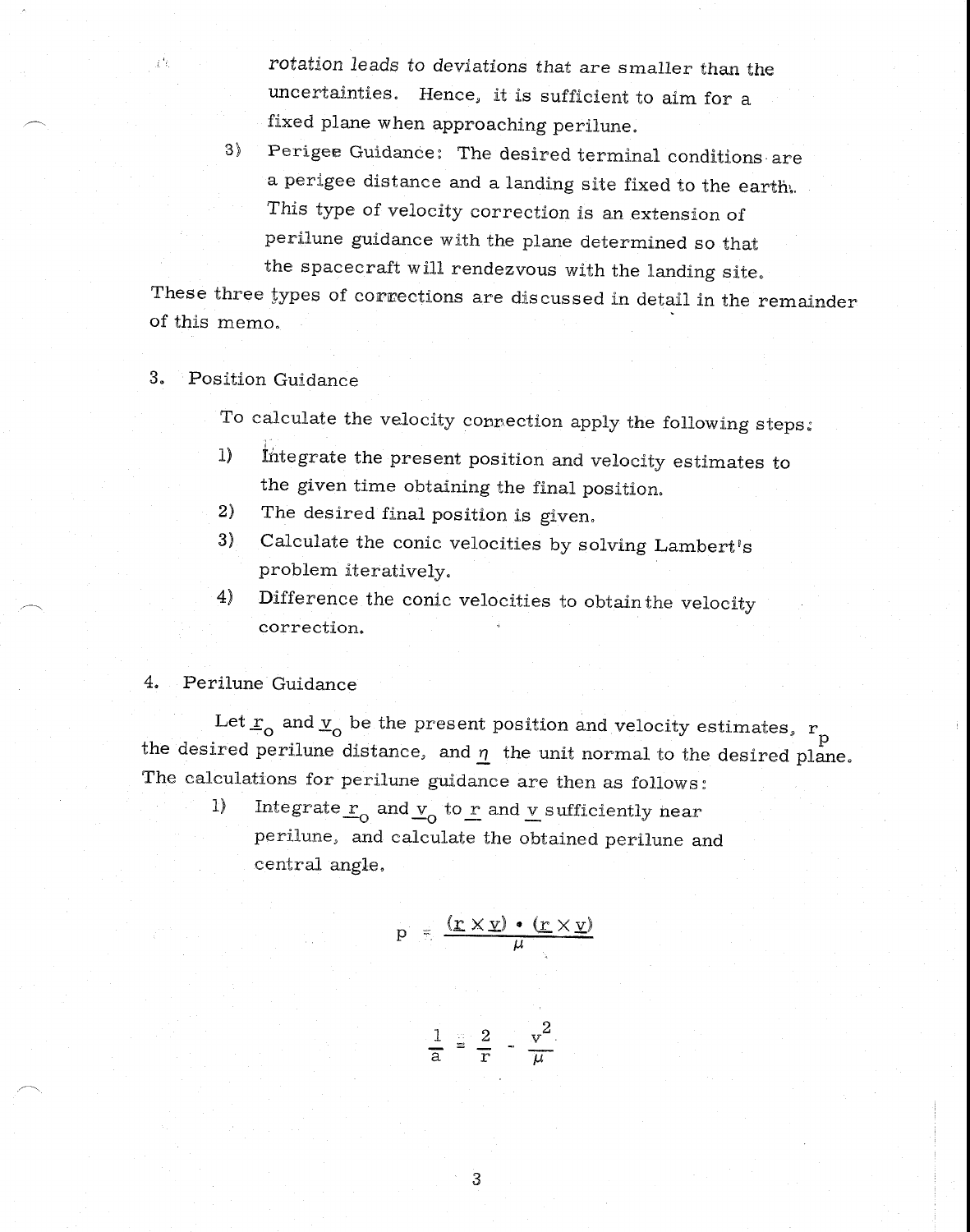$$
e = \sqrt{1 - \frac{p}{a}}
$$
  

$$
\cos \phi = \frac{p - r}{er}
$$
  

$$
r'_{p} = a(1 - e)
$$

$$
\underline{\mathbf{r}'}_{\mathrm{p}} = \frac{\mathrm{e} + \cos \phi}{1 + \mathrm{e}} \underline{\mathbf{r}} + \frac{\mathbf{r'}_{\mathrm{p}} \mathbf{r} \sin \phi}{\sqrt{\mu \mathrm{p}}} \underline{\mathbf{v}}
$$

$$
\cos \theta = \underline{\mathbf{u}}_{\mathbf{r}_0} \bullet \underline{\mathbf{u}}_{\mathbf{r}'} \mathbf{p}
$$

(The notation  $\underline{u_{SUB}}$  denotes a unit vector in the direction of the subscript).

2) Rotate the obtained perilune vector into the desired plane to the desired altitude maintaining the same central angle  $\theta$ .

$$
\beta = -\frac{\cos \theta}{1 - (\underline{\eta} \cdot \underline{\mathbf{u}}_{\underline{\mathbf{r}}})^2}
$$

$$
\underline{\mathbf{r}}_{\mathbf{p}} = \mathbf{r}_{\mathbf{p}} \left[ \sqrt{1 + \beta \cos \theta} \underline{\mathbf{u}}_{\underline{\eta}} \times \underline{\mathbf{u}}_{\underline{\mathbf{r}}_{\mathbf{O}}} + \beta \underline{\eta} \times (\underline{\eta} \times \underline{\mathbf{u}}_{\underline{\mathbf{r}}_{\mathbf{O}}}) \right]
$$

3) Calculate the conic velocities connecting  $\mathbf{r}_{\mathbf{o}}$  with  $\mathbf{r}_{\mathbf{p}}$  and  $\mathbf{r}'$  such that  $\mathbf{r}_p$  and  $\mathbf{r}'_p$  are perigees.

$$
p = \frac{r_0 r_p (1 - \cos \theta)}{r_p - r_0 \cos \theta}
$$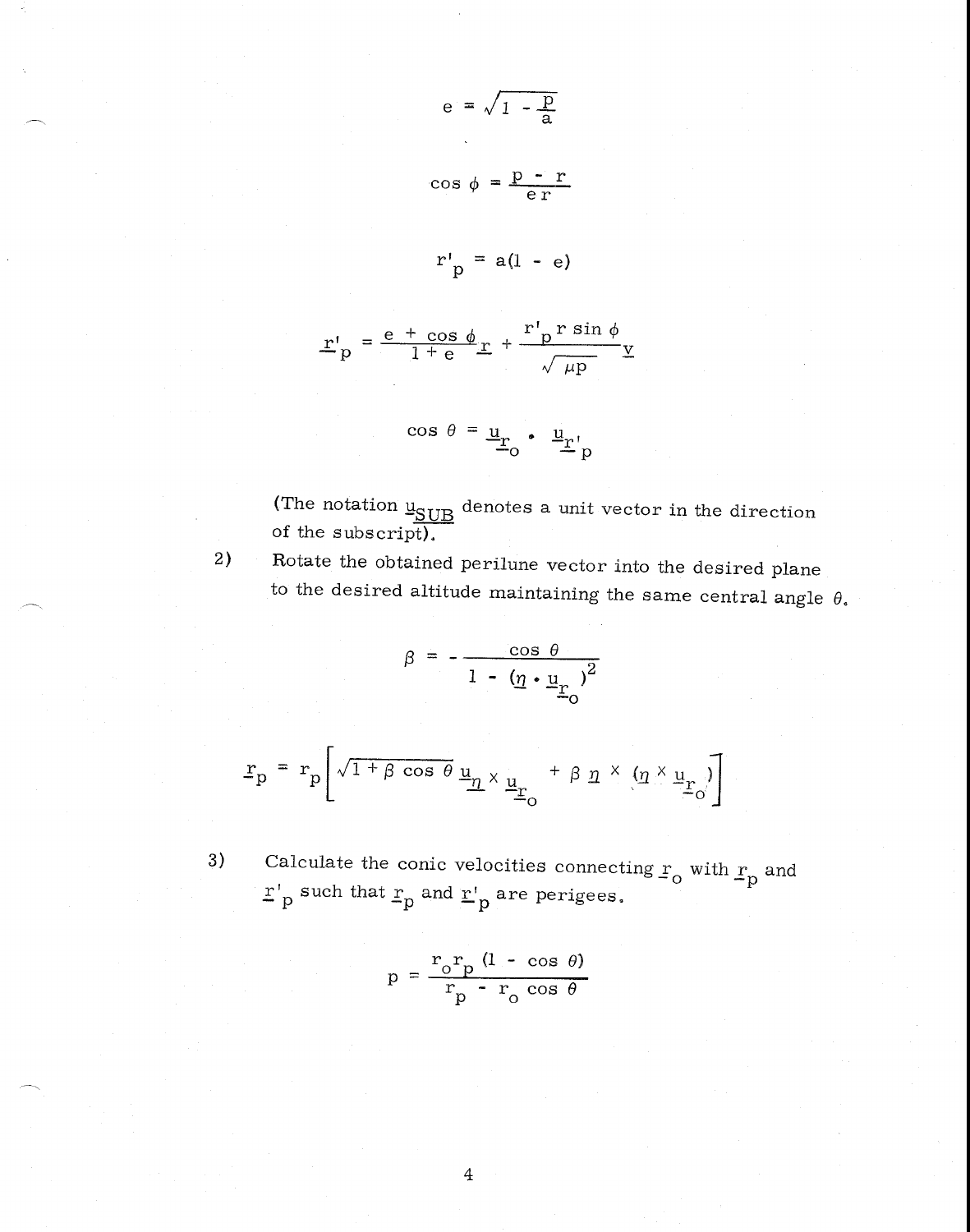$$
\underline{v}_{c} = \frac{\sqrt{\mu p}}{\sin \theta} \left[ \frac{\underline{u}_{r}}{r_{o}} - \left( \frac{1}{r_{p}} - \frac{1 - \cos \theta}{p} \right) \underline{u}_{r_{o}} \right]
$$

similarly for  $\underline{v'}_c$ 

4) a. At this point the central angle  $\theta$  is permitted to change so as to minimize the necessary velocity correction. Calculate the direction of insensitivity, i. e., the direction in which a velocity correction does not change pericenter (the insensitive direction is independent of the type of conic).

$$
\underline{d} = -(1 - \cos \theta)^2 \underline{u}_{r_p} + \sin \theta (1 - \cos \theta + \frac{p}{r_p}) \underline{u}_{r_p} \times \underline{\eta}
$$

b. The velocity correction is then the component of  $(\underline{v}_c - \underline{v}_c)$  in the plane perpendicular to  $\underline{d}$ .

$$
\Delta \underline{v} = (\underline{v}_c - \underline{v}_c) - \left[ (\underline{v}_c - \underline{v}_c) \cdot \underline{u}_d \right] \underline{u}_d
$$

#### 5. Perigee Guidance

Let

- r o present position estimate
- $\frac{v}{v_o}$  = present velocity estimate

t o = present time

 $r_p$  = desired perigee

= nominal arrival time at perigee  $\mathbf{t}_{\rm p_{_{O}}}$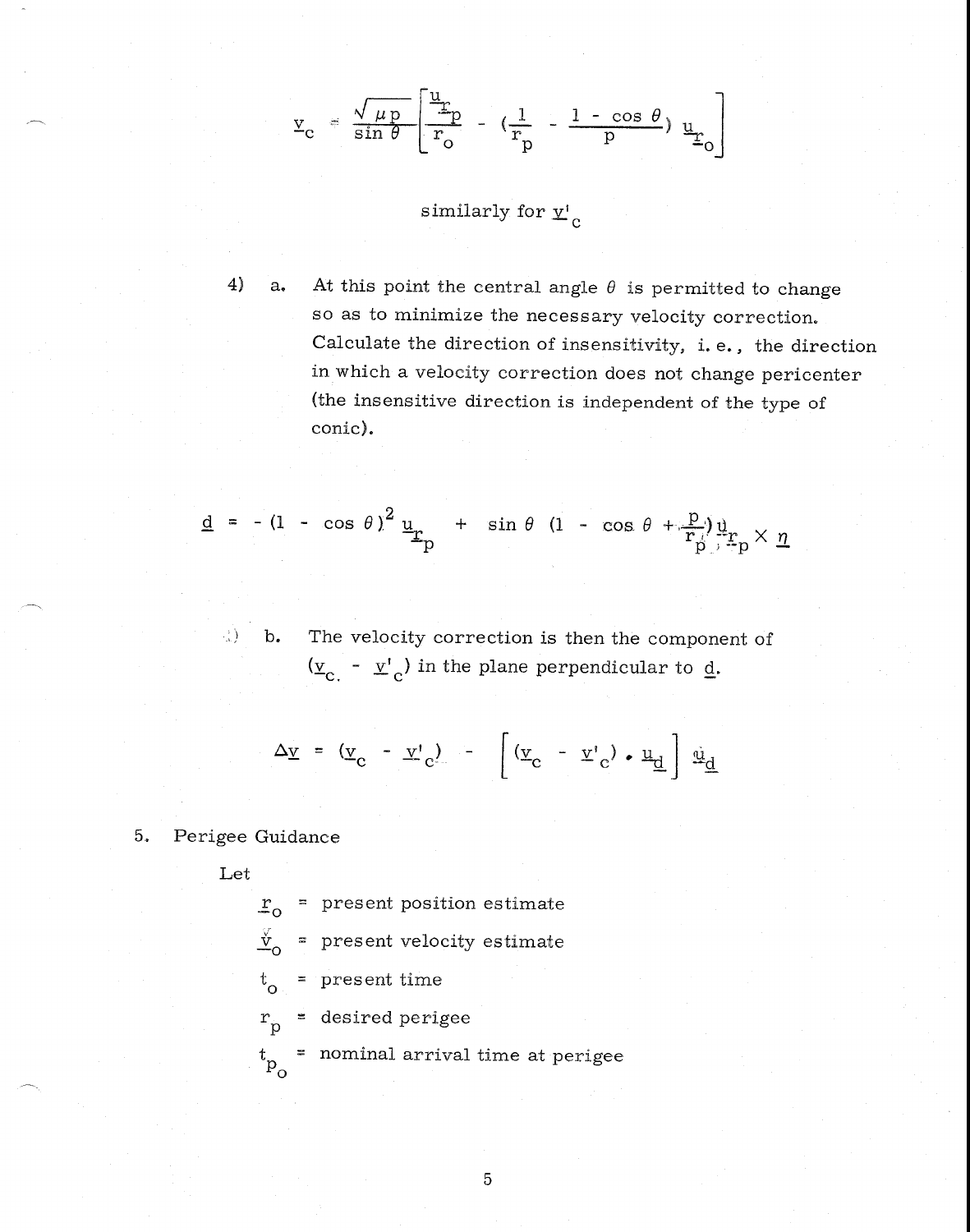$r_{L_{\alpha}}$  = position of landing site at the time the nominal trajectory arrives there.

 $\alpha$ <sup>o</sup> = nominal angle from perigee to  $r_{L_0}$ .

It is assumed that during the re-entry phase the spacecraft travels at circular orbital speed, i.e., sixteen (ltimes case fast as a point fixed to the earth.

> 1) a. Integrate  $t_0$ ,  $r_0$ , and  $r_0$  to t, r, and  $r$ , as in Step 1 of perilune guidance to obtain  $r'_{p}$ ,  $r'_{p}$ , and cos  $\theta$ .

b. Estimate the time of arrival at perigee.

$$
E = \cos^{-1} \left( \frac{1 - \frac{r}{a}}{e} \right)
$$

$$
T_p = T + \sqrt{\frac{a^3}{\mu}} (E - e \sin E)
$$

 $2) a_{*}$ 

Determine the desired plane by solving iteratively the following set of equations for  $r_L$ .

$$
A = \frac{\pi}{12} (T_p - T_{p_0}) + \frac{\alpha - \alpha_0}{16}
$$
  

$$
\Sigma_L = \begin{pmatrix} \cos A & -\sin A & 0 \\ \sin A & \cos A & 0 \\ 0 & 0 & 1 \end{pmatrix} \Sigma_{L_0}
$$
  

$$
\alpha = \begin{cases} \cos^{-1} (\underline{u}_r \cdot \underline{u}_L) - \theta & \text{if angle } (\underline{r}_0, \underline{r}_L) < 180^\circ \\ 2\pi - \cos^{-1} (\underline{u}_r \cdot \underline{u}_L) - \theta & \text{if angle } (\underline{r}_0, \underline{r}_L) > 180^\circ \end{cases}
$$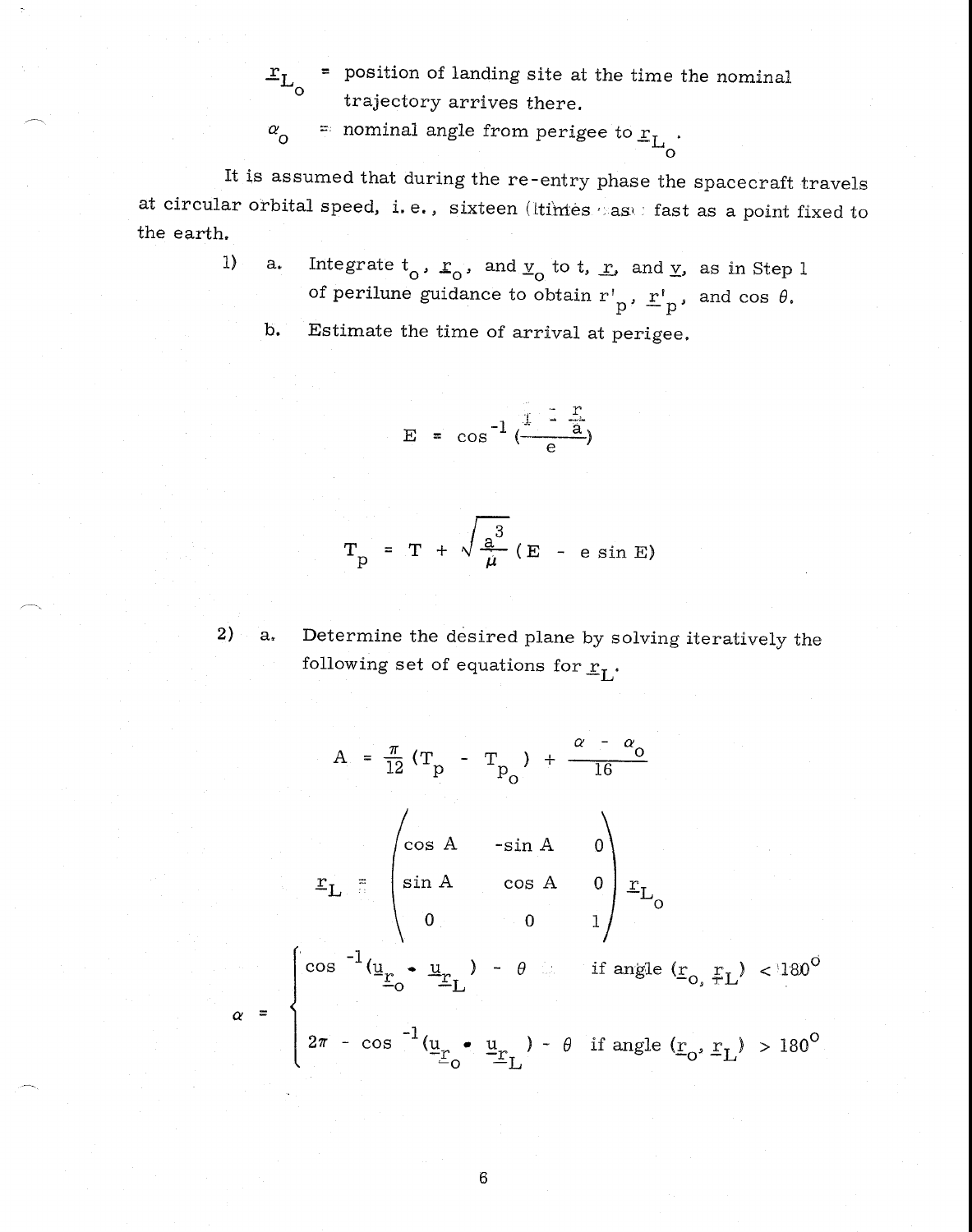Then  
\n
$$
\eta = \begin{cases}\n+ \underline{u}_{r_0} \times \underline{r}_L & \text{if angle } (\underline{r}_0, \underline{r}_L) < 180^\circ \\
-\underline{u}_{r_0} \times \underline{r}_L & \text{if angle } (\underline{r}_0, \underline{r}_L) > 180^\circ\n\end{cases}
$$

b. Determine  $r_p$ 

Step 2 of perilune guidance.

3. Calculate the conic velocities. Step 3 of perilune guidance.

4. Difference the conic velocities.

Step 4 of perilune guidance.

6, Circumlunar Guidance Procedure

Returning to Figure 1, consider the following procedure for guidance in a circumlunar flight. At point  $1$ , position guidance to point  $2$ ; at points 2 and 3, perilune guidance; at points 4, 5, and 6, perigee guidance.

Computer simulation of this guidance scheme produced excellent results for the translunar half of the flight; however, for the transearth half, unreasonably large velocity corrections were required at all three points. A large correction might be expected at point 4, but not at points 5 and 6 since the same criteria are to be satisfied there as at point 4.

7. Improved Perigee Guidance

It was then observed that a more accurate estimate of the time of arrival at perigee (Step lb of perigee guidance) was required because the velocity correction itself alters the arrival time. The change in perigee time due to the correction can be approximated very accurately by the following empirically determined formula

$$
\Delta t_{\rm p} = 16 \times 10^{-10} r_{\rm o} (r_{\rm p} - r_{\rm p}^{\rm i})
$$

 $7 \,$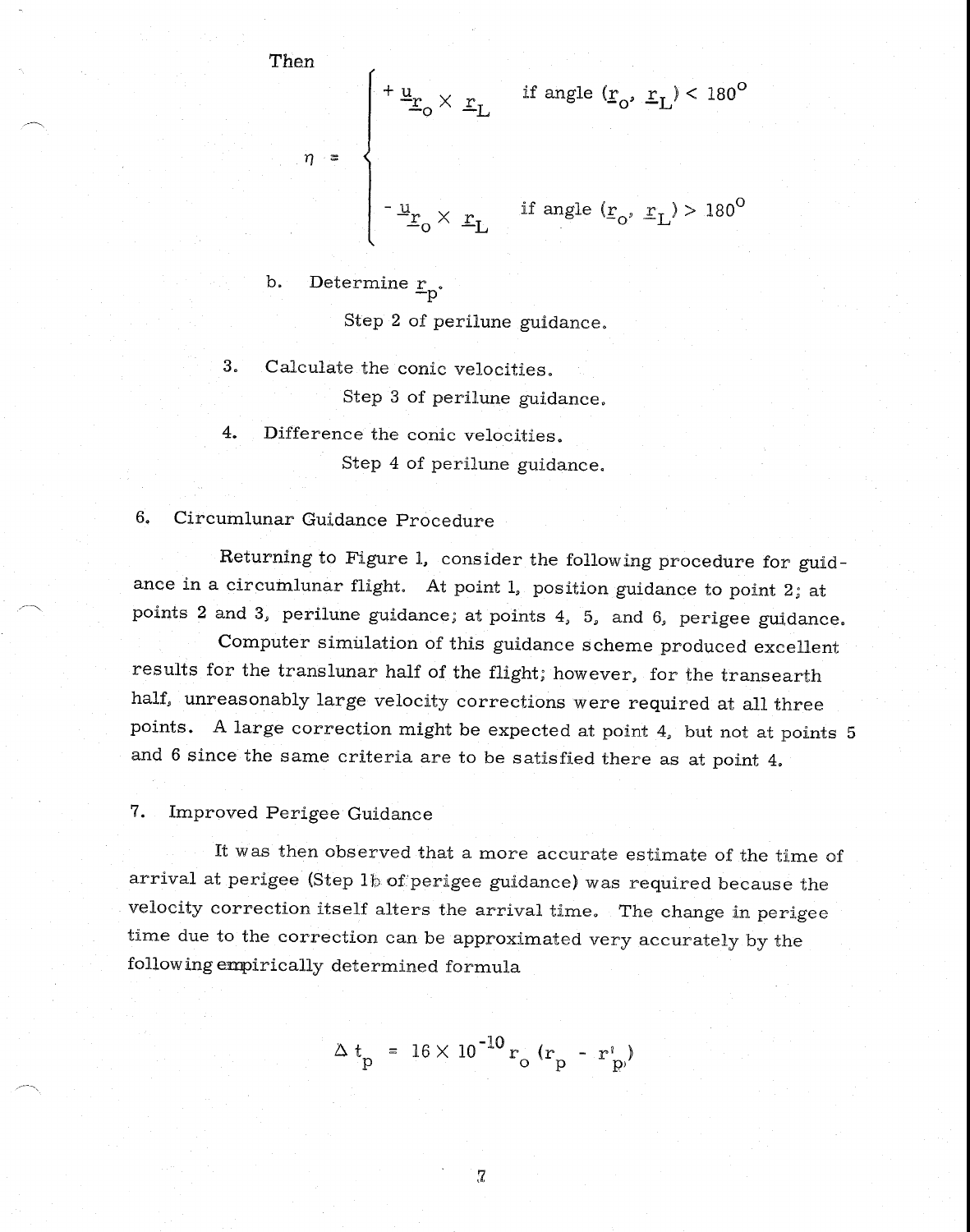Incorporation of this estimate into Step lb of perigee guidance produced but a moderate reduction in the size of corrections 5 and 6. Under perfect translunar injection with perfect measurements, the six velocity corrections in miles per hour are

0. 006 0. 9 0. 03 30 16 21 Total = 68

A further refinement in the procedure, one that takes into account the non-planar character of the trajectory, reduces corrections 5 and 6 to insignificant size.

Consider Figure 2 -- an edge view of the trajectory. In this picture a planar path appears as a straight line. The procedure until now has been to project  $\underline{r}_0$  ahead to perigee  $\underline{r}_{p\perp}$  and then to determine  $\underline{r}_L$  to satisfy the time constraint. The determine  $\underline{r}_L$ time constraint. The desired perigee has then been chosen to be  $r_{p,4}$ , in the plane of  $\underline{r}_0$  and  $\underline{r}_L$ . The technique has been to change perigee from  $\underline{r}_p$  1 to  $r_{p\,4}$ , a procedure which is valid only if the trajectory is sufficiently planar.

A correct procedure would be to project  $\mathbf{r_{n1}}$  ahead to  $\mathbf{r_{i}^{t}}$  , the position of the spacecraft at the time the landing site is at  $\underline{r}_1$ . Then, the correction should involve  $r^{\prime}_{\rm L}$  and  $r_{\rm L}$ .

An equivalent method would be to locate the point  $r_{p,2}$ , the perigee that the spacecraft would have to achieve in order to rendezvous with the landing site at  $r_L$ . Then,  $r_{p1}$  and  $r_{p2}$  should be used for  $r'_p$  and  $r_p$  in Step 3 of perigee guidance.

Instead of either of the above correct procedures, the following approximate method has been found to be quite satisfactory. Determine  $r_{p,3}$ , the perigee in the plane of  $r_0$  and  $r'_L$  having the same central angle from  $r_o$  as  $r_{p1}$  and with magnitude  $r_{p1}$ . Then use  $r_{p3}$  and  $r_{p4}$  for  $r'_{p}$  and  $r_{p}$ .

The calculations for the improved perigee guidance are now as follows:

> 1) a. Calculate t,  $r_p^{\dagger}$ ,  $r_p^{\dagger}$ , and cos  $\theta$ . Step 1 of perigee guidance.

b. Estimate the time of arrival at perigee.

$$
E = \cos^{-1} \left( \frac{1 - \frac{r}{a}}{e} \right)
$$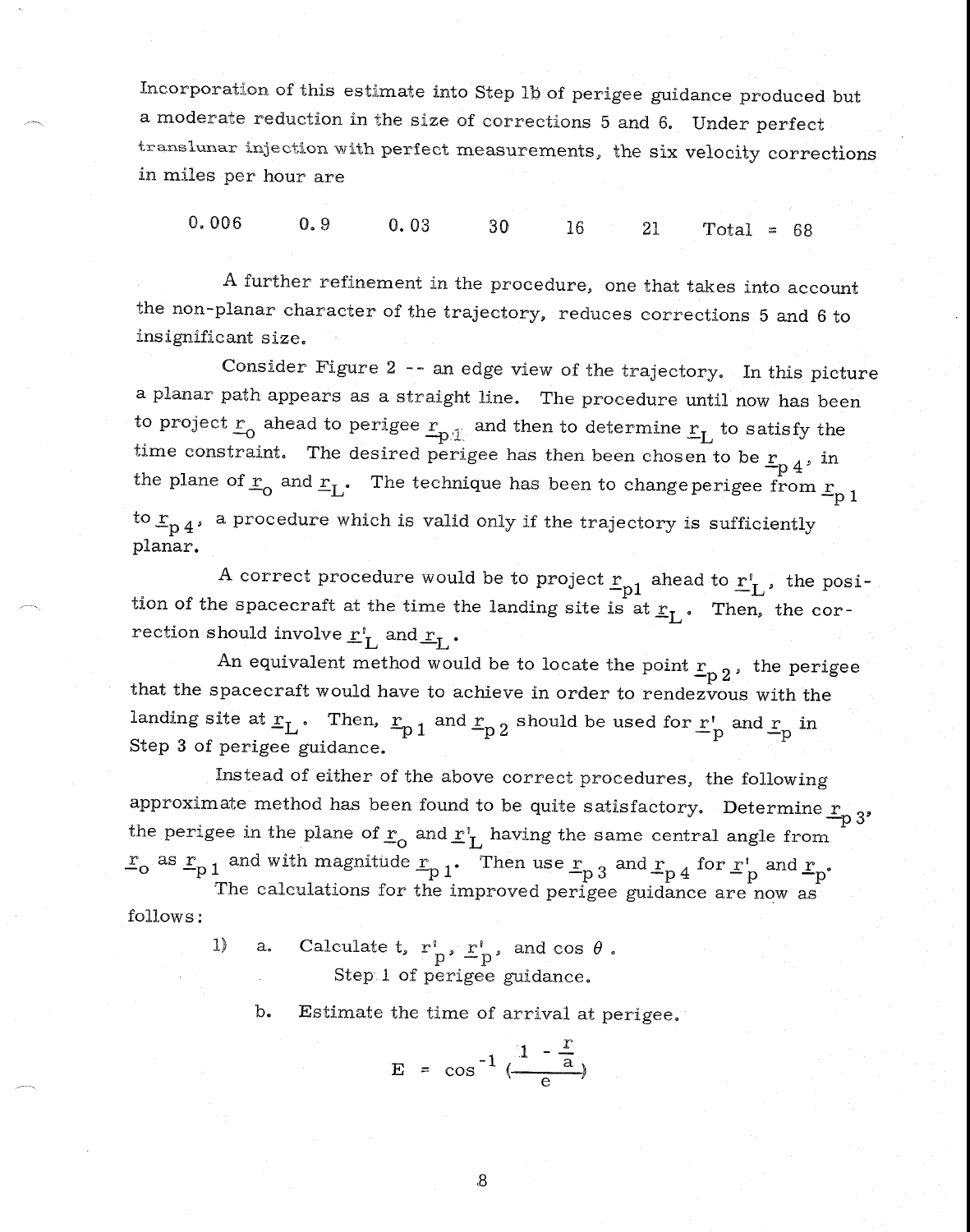

$$
t_p = t + \sqrt{\frac{a^3}{\mu}}
$$
 (E - e sin E) + 16 × 10<sup>-10</sup> r<sub>o</sub> (r<sub>p</sub> - r<sub>p</sub><sup>t</sup>)

- 2) a. Locate  $r_L$ . Step 2a of perigee guidance.
	- b. Calculate the new  $r'_{p}$  ( $r_{p3}$  of Figure 2).

$$
\mathbf{r}'_{\mathbf{L}} = \mathbf{r}'_{\mathbf{p}} \cos \alpha + r'_{\mathbf{p}} \underline{\mathbf{u}}_{(\mathbf{r} \times \mathbf{r}'_{\mathbf{p}})} \times \underline{\mathbf{r}}'_{\mathbf{p}} \sin \alpha
$$

$$
\underline{\eta'} = \pm \underline{\underline{u}}_{\underline{r}_0} \times \underline{r}'_{\underline{L}}
$$

Step 2 of perilune guidance with  $\underline{n}^1$  and  $\underline{r}^1_{\overline{p}}$ .

 $\overline{9}$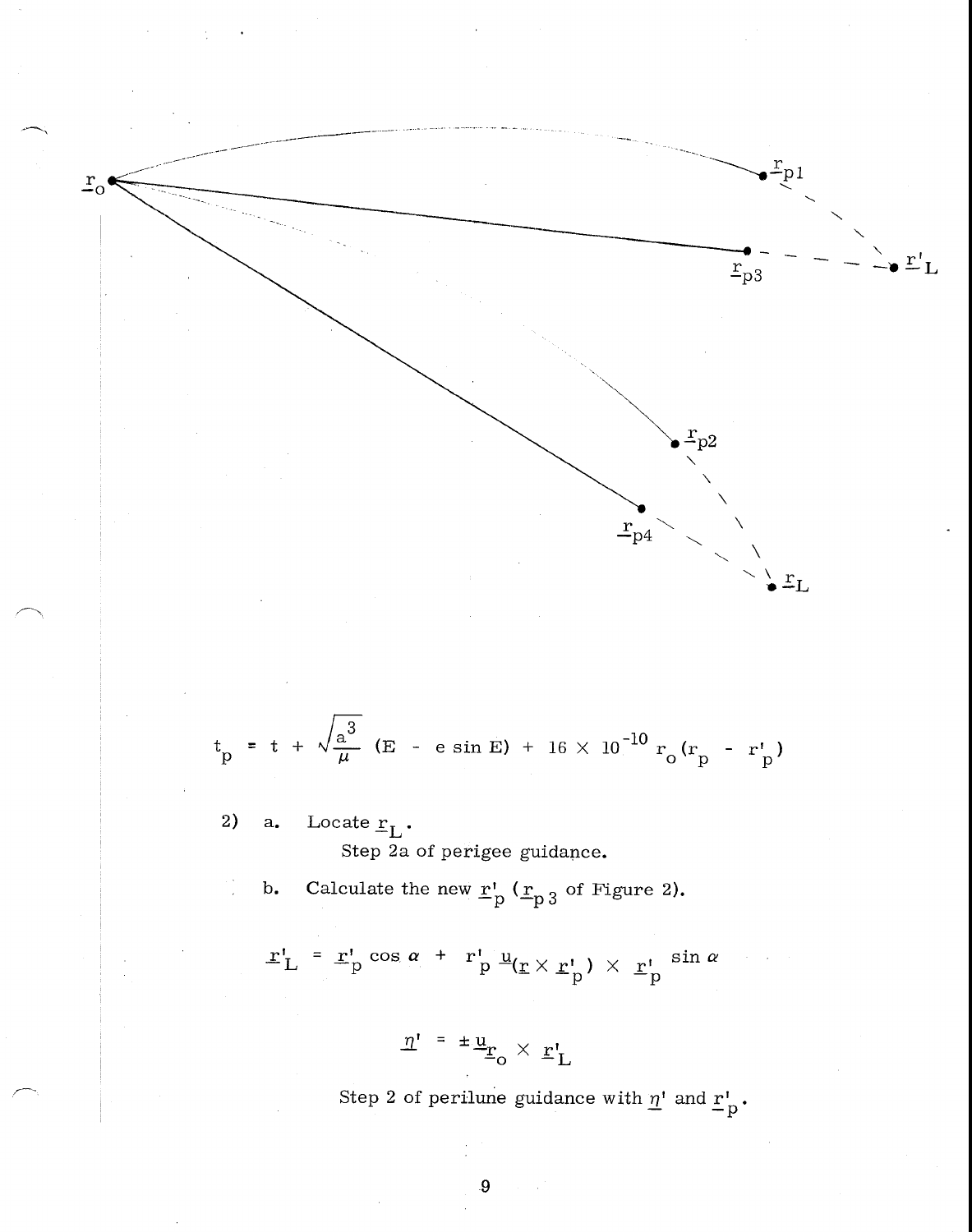# c. Determine  $r_{\rm p}$ .

Step 2 of perilune guidance.

- 3) Calculate the conic velocities. Step 3 of perilune guidance.
- 4) Difference the conic velocities. Step 4 of perilune guidance.

With improved perigee guidance the velocity corrections under perfect injection and observations are

0. 006 0.9 0.03 42 1 4 Total = 48

Although corrections 5 and 6 have been practically eliminated, number 4 has become even larger.

In an attempt to reduce correction 4, the velocity correction at point 3 was changed from perilune guidance to position guidance, the target being point 4. Note that this cannot be done at point 2 because of the resulting danger of crashing into the moon. It is necessary to establish perilune at point 2. At point 3, within two hours of perilune, a large velocity change is required to substantially alter perilune distance; hence, it is safe to ignore perilune and aim for point 4 provided the velocity correction is not excessively large.

Using this last method, the six velocity corrections under ideal conditions are

0.006 0.9 7 2 0.3 4 Total = 14

8. Computer Simulation

Although the last procedure provides a great improvement in the perfect case, this is not always true in the more realistic non-ideal situation. It appears that the decision as to the type of correction to be applied at point 3 should be made at that point and not in advance. This idea will be discussed in more detail after the presentation of data.

The following four methods of circumlunar guidance were considered: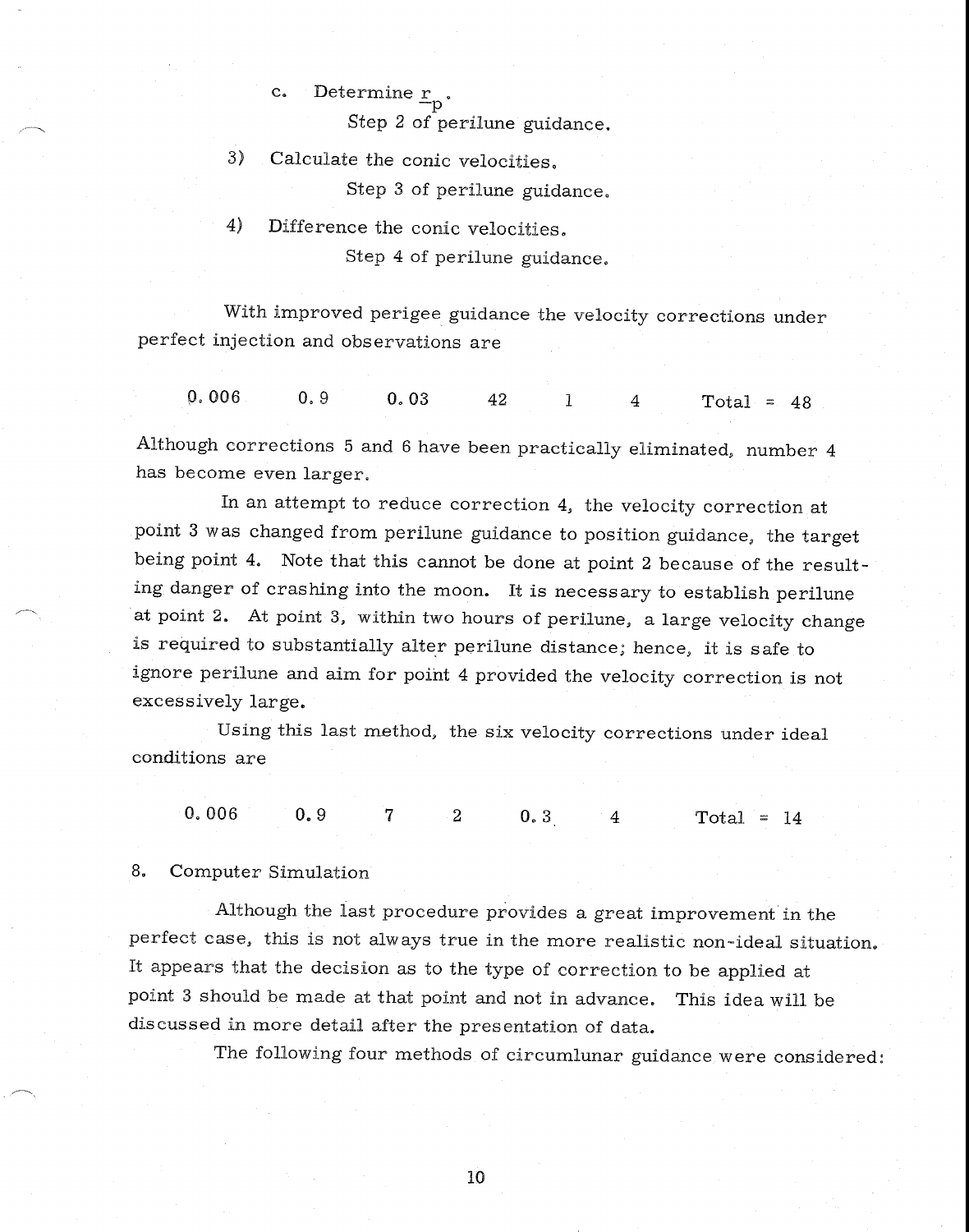- I) Original the guidance procedure in Section 7.
- 2) Adjust time *original* with perigee guidance containing the more accurate estimate of perigee time of arrival.
- 3) Improved perigee original with improved perigee guidance.
- 4) At point 3 aim for point 4 original with improved perigee

guidance and position guidance at point 3.

For each guidance procedure, the results of five Monte Carlo runs are presented below. The runs within a set all have different random initial deviations and uncertainties generated from the RMS values. Navigation and control errors are also randomly produced. However, the random numbers used for each set of runs are the same, thereby making equivalent runs comparable. The RMS errors are given in Table 1. Tables 2 through 5 show the magnitudes of the required velocity corrections. The conditions that occur at indicated perigee, i. e., when the AGC indicates that the spacecraft is at vacuum perigee, are given in Tables 6 through 9.

Comparison of the data in Tables 4 and 8 with that in Tables 5 and 9 indicates that the following method for guiding at point 3 may be valid.

- 1) Calculate the position guidance velocity correction to arrive at point 4.
- 2) Make this correction if it is less than some value (maybe 20 miles per hour).
- 3) If it is too large, apply perilune guidance.

Another good reason for not making too large a position guidance type of velocity correction at point 3 is that the probability of crashing into the moon is kept small.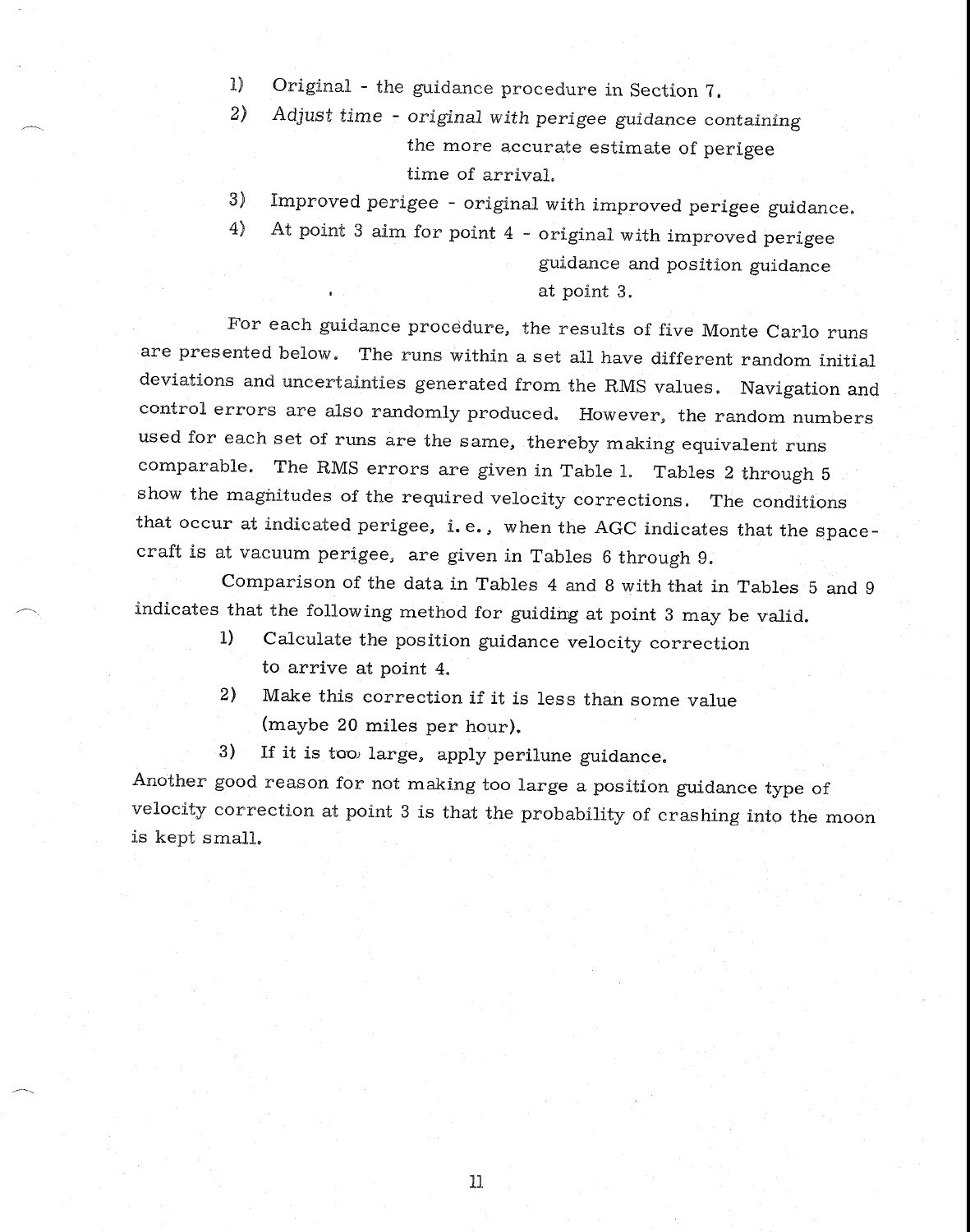# INITIAL ERRORS

|                  |               | Altitude      | Range        | Track       |
|------------------|---------------|---------------|--------------|-------------|
| Position         | Deviations    | 11.92         | 2.88         | . 74        |
| (miles)          | Uncertainties | .96           | 1.44         | .37         |
| Velocity         | Deviations    |               |              |             |
| (miles per hour) | Uncertainties | 15.62<br>7.81 | 8.88<br>4.44 | 10.2<br>5.1 |
|                  |               |               |              |             |

## SYSTEM ERRORS

| Sextant                         | 10 seconds |  |
|---------------------------------|------------|--|
| Earth horizon                   | 1 mile     |  |
| Moon horizon                    | $1/2$ mile |  |
| Velocity correction             |            |  |
| Magnitude                       | $.1\%$     |  |
| Angle                           | $.1\%$     |  |
| Velocity correction uncertainty |            |  |
| Magnitude                       | .01%       |  |
| Angle                           | .01%       |  |

TABLE 1 RMS ERRORS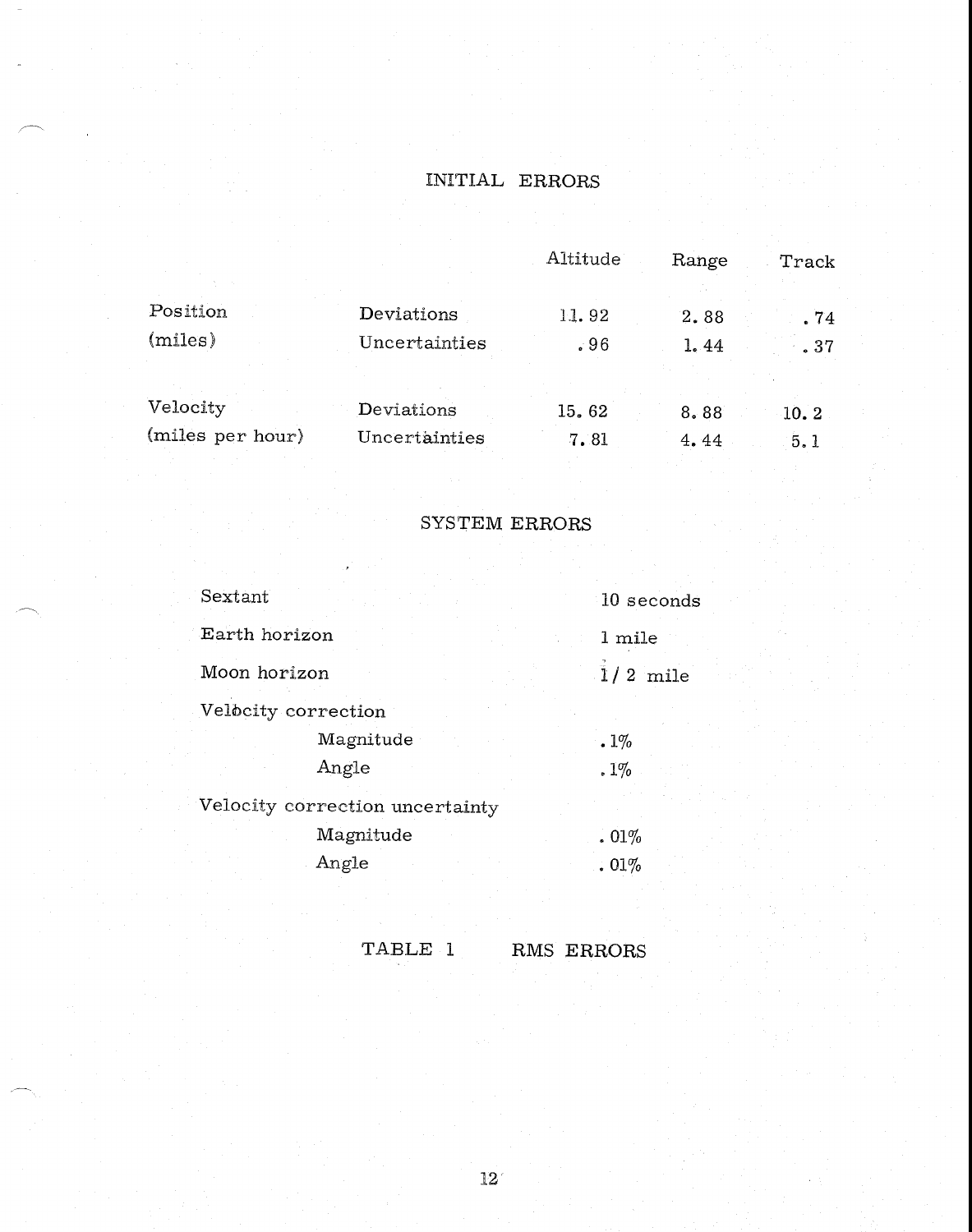|                                                         |                             |                | $\mathbf{1}$ | $\boldsymbol{2}$ | 3                | $\overline{4}$   | 5   |
|---------------------------------------------------------|-----------------------------|----------------|--------------|------------------|------------------|------------------|-----|
|                                                         |                             | 1              | $7\,4$       | 80               | $1/7/$           | 130              | 51  |
|                                                         |                             | $\overline{2}$ | 13           | $\boldsymbol{9}$ | $\boldsymbol{2}$ | $\boldsymbol{3}$ | 6   |
| CORRECTIONS                                             | $\mathcal{L}_{\mathcal{L}}$ | 3              | 5            | 1                | 1                | 1                |     |
| (miles per hour)<br>$\overline{4}$<br>VELOCITY<br>$5 -$ |                             | 57             | 33           | 15               | 43               | 33               |     |
|                                                         |                             | 48             | 69           | 37               | 81               | 10               |     |
|                                                         |                             | 6              | 34           | $2\sqrt{6}$      | 20               | 29               | 25  |
|                                                         |                             | <b>TOTAL</b>   | 231          | $2\mathbb{R}e$   | 93               | 287              | 127 |

TABLE 2

VELOCITY CORRECTIONS FOR GUIDANCE PROCEDURE 1 - ORIGINAL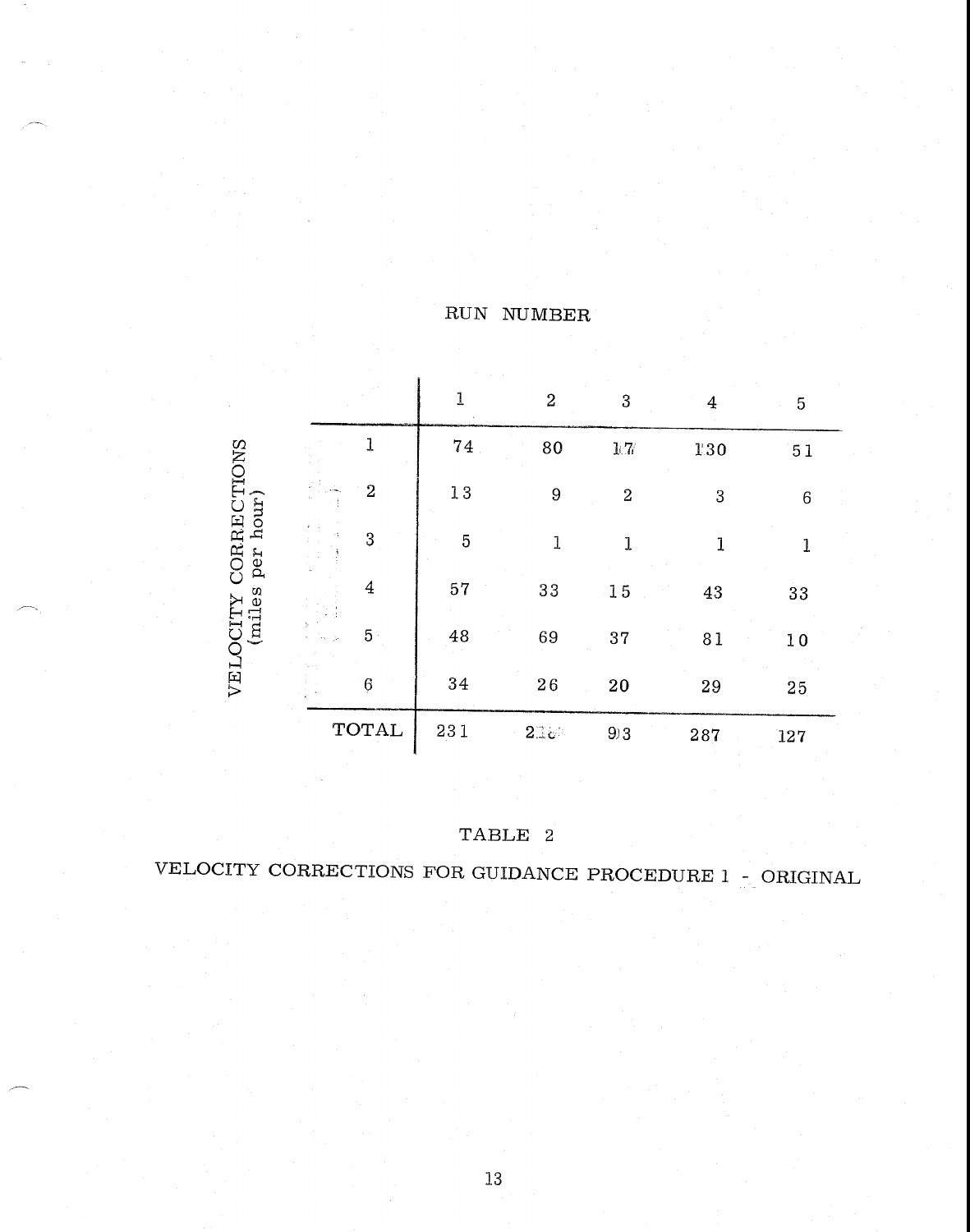|                          |                         | $\mathbf{1}$   | $\boldsymbol{2}$ | 3         | $\overline{4}$ | 5           |
|--------------------------|-------------------------|----------------|------------------|-----------|----------------|-------------|
|                          | 1                       | 74             | 80               | 17        | 130            | 51          |
|                          | $\overline{\mathbf{c}}$ | $1\,3$         | 9                | $\cdot$ 2 | 3              | 6           |
| CORRECTIONS<br>per hour) | $\sqrt{3}$              | $\overline{5}$ | 1                | 1         | 1              | $\mathbf 1$ |
| (miles                   | $\overline{4}$          | 74             | 46               | 23        | 62             | 31          |
| VELOCITY                 | $\overline{5}$          | 17             | 17               | 15        | 19             | $1\,5$      |
|                          | 6                       | 28             | 26               | 19        | 27             | 23          |
|                          | <b>TOTAL</b>            | 210            | 178              | 78        | 242            | 127         |

### TABLE 3

VELOCITY CORRECTIONS FOR GUIDANCE PROCEDURE 2 - ADJUST TIME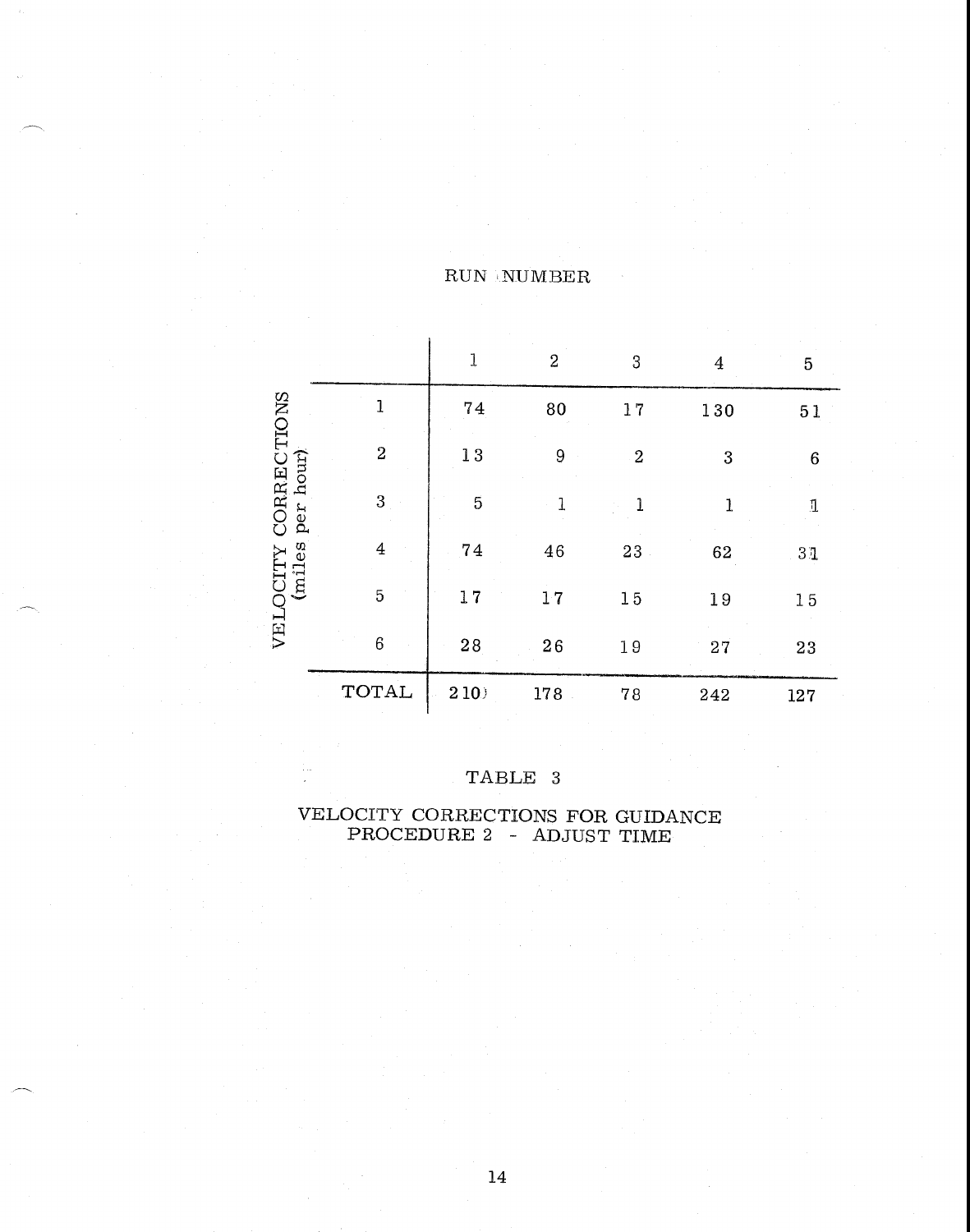|                          |                | 1              | $\overline{2}$ | 3                | 4              | 5   |
|--------------------------|----------------|----------------|----------------|------------------|----------------|-----|
|                          |                | 74             | 80             | 17               | 130            | 51  |
|                          | 2              | $1\,3$         | 9              | $\boldsymbol{2}$ | 3              | 6   |
| CORRECTIONS<br>per hour) | 3              | 5              | 1              | 1                |                | 1   |
| (miles                   | $\overline{4}$ | 88             | 56             | 33               | $7\sqrt{3}$    | 43  |
| VELOCITY                 | 5              | $\overline{2}$ | $\mathbf{1}$   | 1                | $\overline{2}$ |     |
|                          | 6              | 3              | 1              | 1                |                |     |
|                          | TOTAL          | 185            | 148            | 56               | 210            | 103 |

 $\mathbf{r}$ 

## TABLE 4

#### VELOCITY CORRECTIONS FOR GUIDANCE PROCEDURE 3 - IMPROVED PERIGEE

 $15, 1$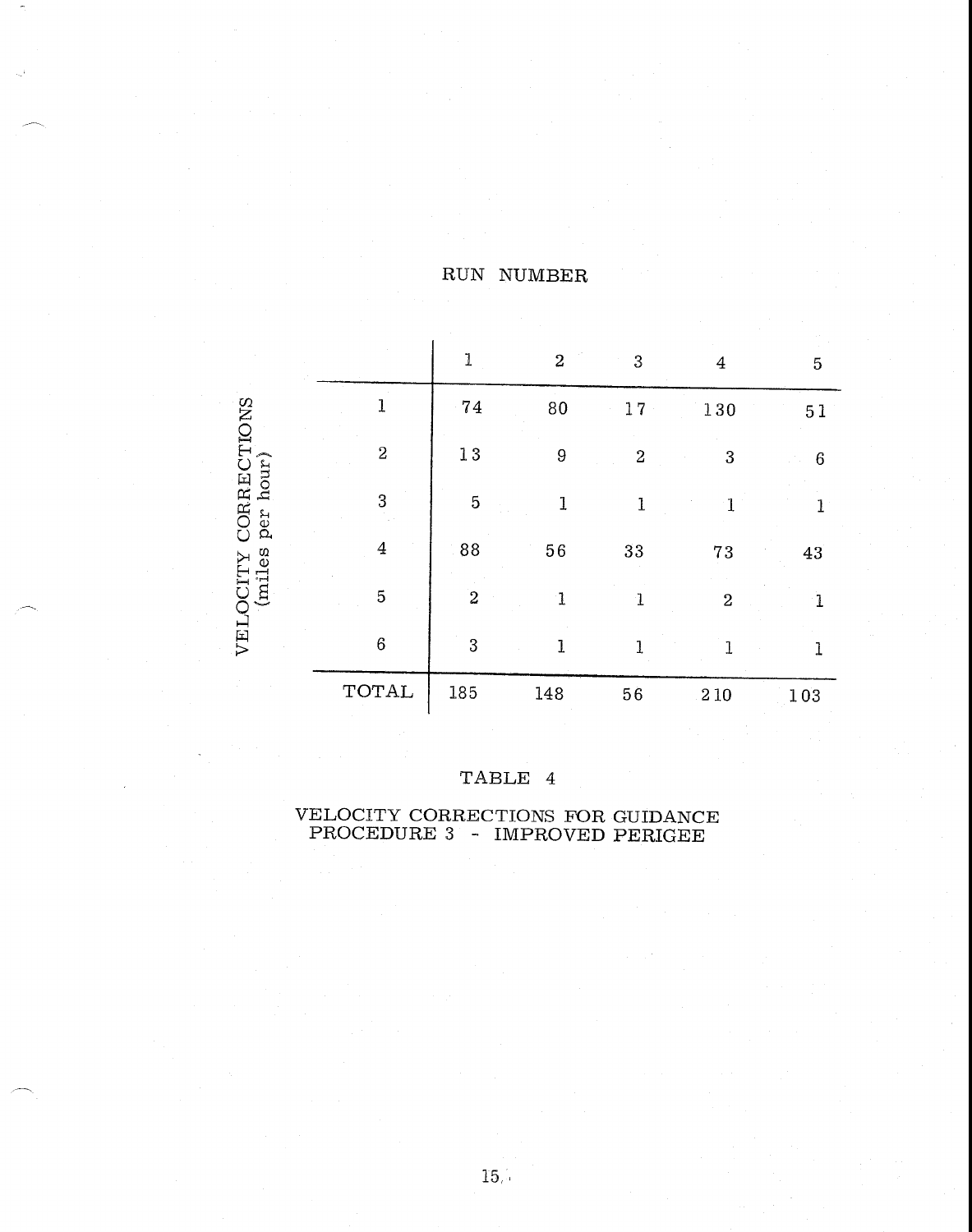| ÷                     | $\mathbf 1$      | $\boldsymbol{2}$ | $\cdot$ 3        | $\overline{4}$ | $-5$         |
|-----------------------|------------------|------------------|------------------|----------------|--------------|
| $\overline{1}$        | ${\bf 74}$       | 80               | 17               | 130            | $5\,1$       |
| $\sqrt{2}$            | $1\,3$           | $\boldsymbol{9}$ | $\overline{2}$   | 3              | $\,6$        |
| $\mathbf 3$           | 8                | 37               | 8                | 46             | 25           |
| $\overline{4}$        | 10               | 35               | 3                | 41             | $1\,9$       |
| 5                     | $\mathbf{1}$     | $\mathbf 1$      | 1                |                | $\mathbf{1}$ |
| $\boldsymbol{\theta}$ | $\boldsymbol{6}$ | $\boldsymbol{4}$ | $\boldsymbol{2}$ | 7              | 7            |
| <b>TOTAL</b>          | 112              | 165              | 33               | 228            | 109          |

## TABLE 5

VELOCITY CORRECTIONS<br>(miles per hour)

#### VELOCITY CORRECTIONS FOR GUIDANCE PROCEDURE 4 — AT 3 AIM FOR 4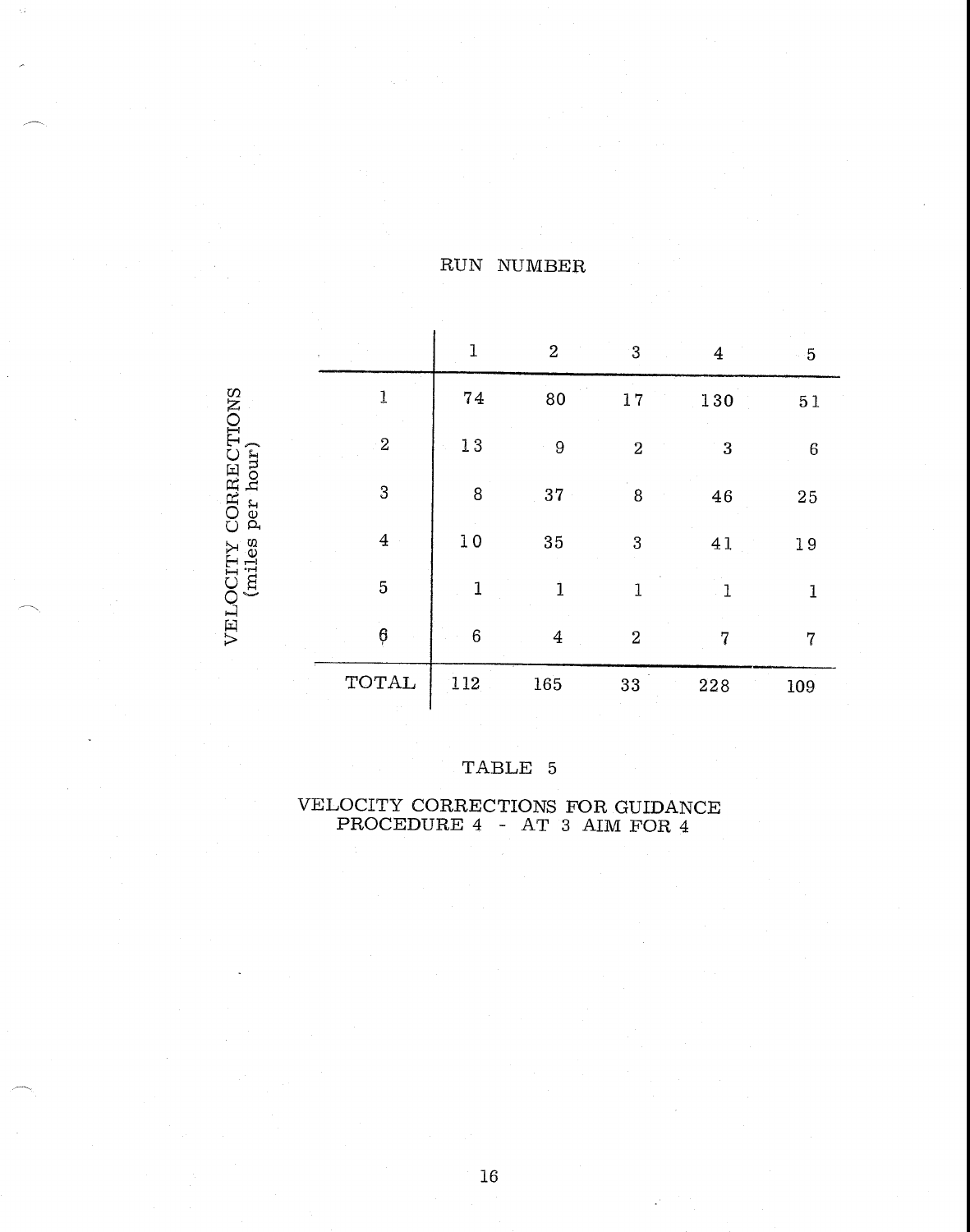|                                              | $\mathbf{I}$     | $\overline{2}$ | 3       | 4           | 5      |
|----------------------------------------------|------------------|----------------|---------|-------------|--------|
| Change in perigee<br>time (hours)            | .35 <sub>1</sub> | .11            | .13     | .15         | .24    |
| Change in perigee<br>radius (miles)          | 2.0              | 3.7            | 1.0     | $\cdot$ . 7 | 2:2    |
| Actual radial velocity<br>(miles per hour)   | 64               | 54             | 31      | 22          | 37     |
| Error in heading to<br>target (degrees)      | .07              | .08            | .05     | .06         | .07    |
| Change in range perigee<br>to target (miles) | 506              | 293            | 272     | 317         | 382    |
| Change in inclination<br>angle (degrees)     | $-4.1$           | $-2.3$         | $-2.0$  | $-2.9$      | $-2.5$ |
| Change in perigee<br>latitude (degrees)      | $-0.4$           | $+, 1$         | $+.2$   | $-2$        | $+, 2$ |
| Change in perigee<br>longtitude(degrees)     | $-7.5$           | $-4.8$         | $-4, 5$ | $-5.3$      | $-6.3$ |

### TABLE 6

#### TERMINAL CONDITIONS AT INDICATED PERIGEE FOR GUIDANCE PROCEDURE 1 - ORIGINAL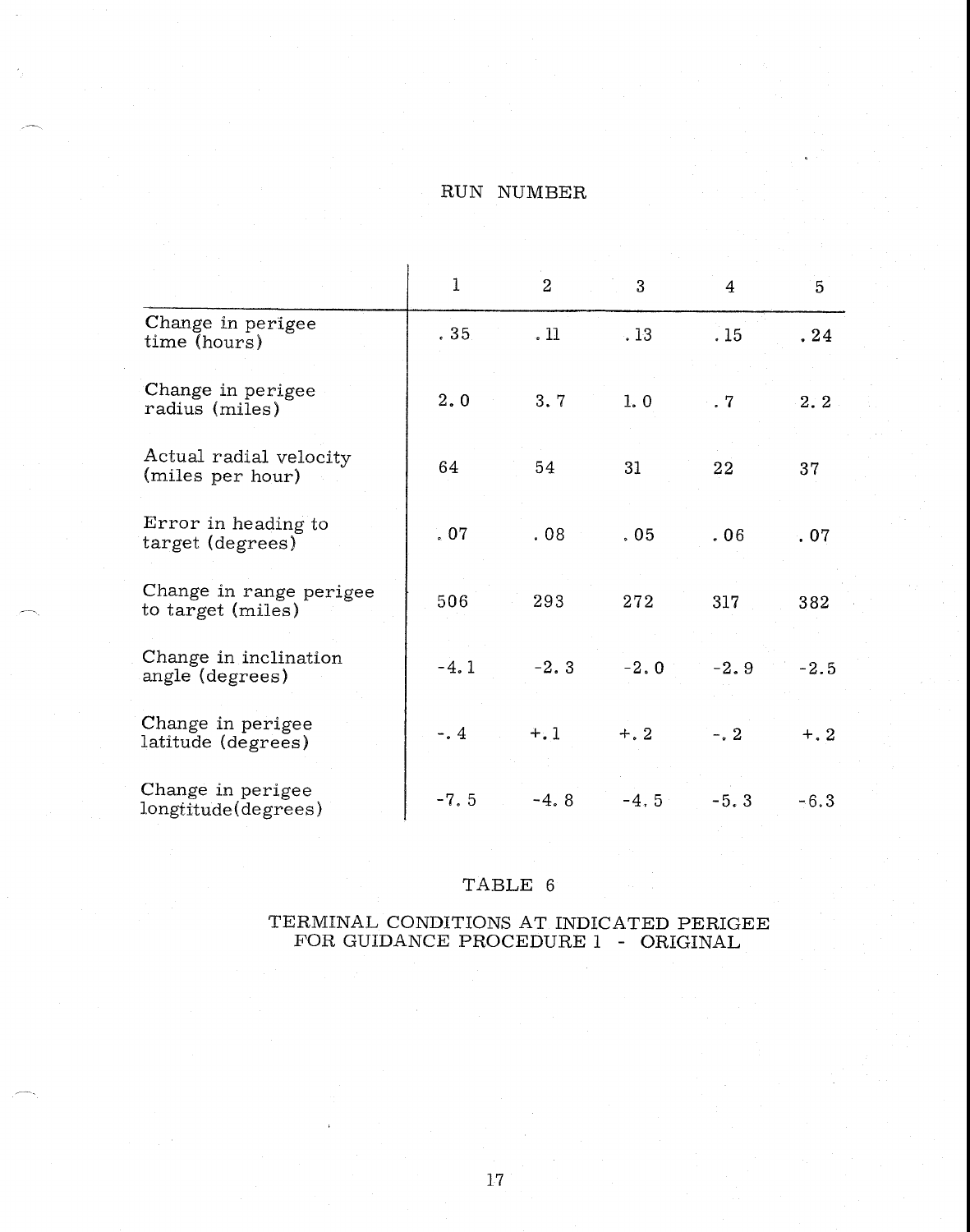|                                              | $\mathbf{1}$ | $\overline{2}$ | 3       | $\overline{4}$ | 5      |
|----------------------------------------------|--------------|----------------|---------|----------------|--------|
| Change in perigee<br>time (hours)            | .35          | .11.           | .13     | .15            | .24    |
| Change in perigee<br>radius (miles)          | 2, 0         | 3.7            | 1.0     | $.7 -$         | 2.2    |
| Actual radial velocity<br>(miles per hour)   | 64           | 55             | 31      | 21             | 37     |
| Error in heading to<br>target (degrees)      | .07          | .08            | .04     | .06            | .07    |
| Change in range perigee<br>to target (miles) | 506          | 292            | 272     | 315            | 382    |
| Change in inclination<br>angle (degrees)     | $-3.8$       | $-1, 6$        | $-1.7$  | $-2.1$         | $-2.6$ |
| Change in perigee<br>latitude (degrees)      | $-2$         | $+, 5$         | $+.3$   | $+, 3$         | $+, 2$ |
| Change in perigee<br>longtitude (degrees)    | $-8.4$       | $-4, 7$        | $-4, 4$ | $-5.1$         | $-6.3$ |

#### TABLE 7

#### TERMINAL CONDITIONS AT INDICATED PERIGEE FOR GUIDANCE PROCEDURE 2 - ADJUST TIME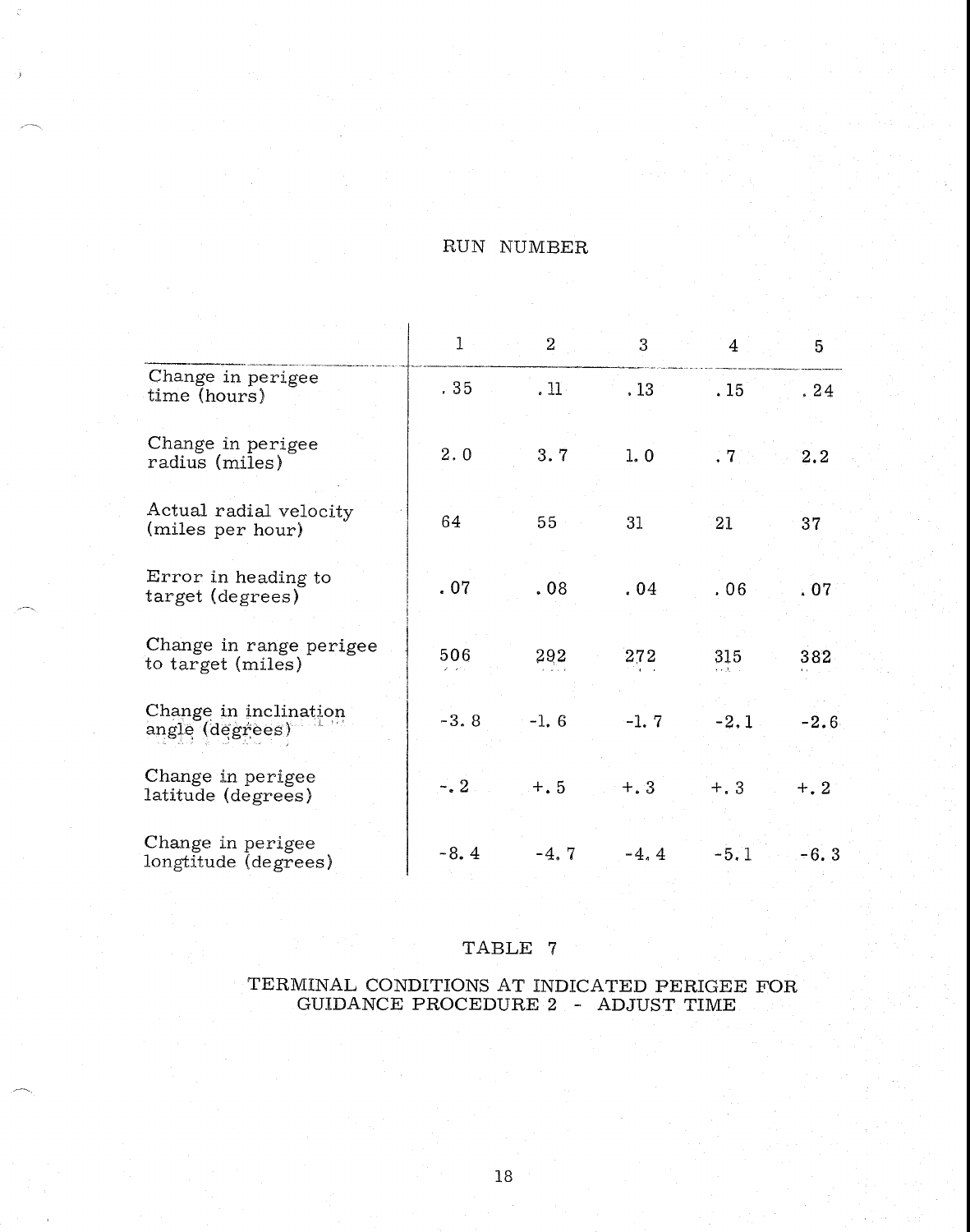|                                              | 1      | $\overline{2}$ | 3      | $\overline{4}$   | 5       |
|----------------------------------------------|--------|----------------|--------|------------------|---------|
| Change in perigee<br>time (hours)            | .35    | .11            | .14    | .15              | .24     |
| Change in perigee<br>radius (miles)          | 2, 0   | 3.7            | 1,0    | .7               | 2.2     |
| Actual radial velocity<br>(miles per hour)   | 64     | 52             | 31     | 20               | 37      |
| Error in heading to<br>target (degrees)      | .02    | .03            | .006   | .01              | .02     |
| Change in range perigee<br>to target (miles) | 342    | 126            | 110    | 150 <sub>1</sub> | 219     |
| Change in inclination<br>angle (degrees)     | $-4.2$ | $-1.8$         | $-1.9$ | $-2.3$           | $-2.9$  |
| Change in perigee<br>latitude (degrees)      | $-1.2$ | $-4$           | $-0.5$ | $-0.6$           | $-$ . 8 |
| Change in perigee<br>longtitude (degrees)    | $-6.1$ | $-2.3$         | $-2.1$ | $-2.8$           | $-3.9$  |

### TABLE 8

#### TERMINAL CONDITIONS AT INDICATED PERIGEE FOR GUIDANCE PROCEDURE 3 - IMPROVED PERIGEE